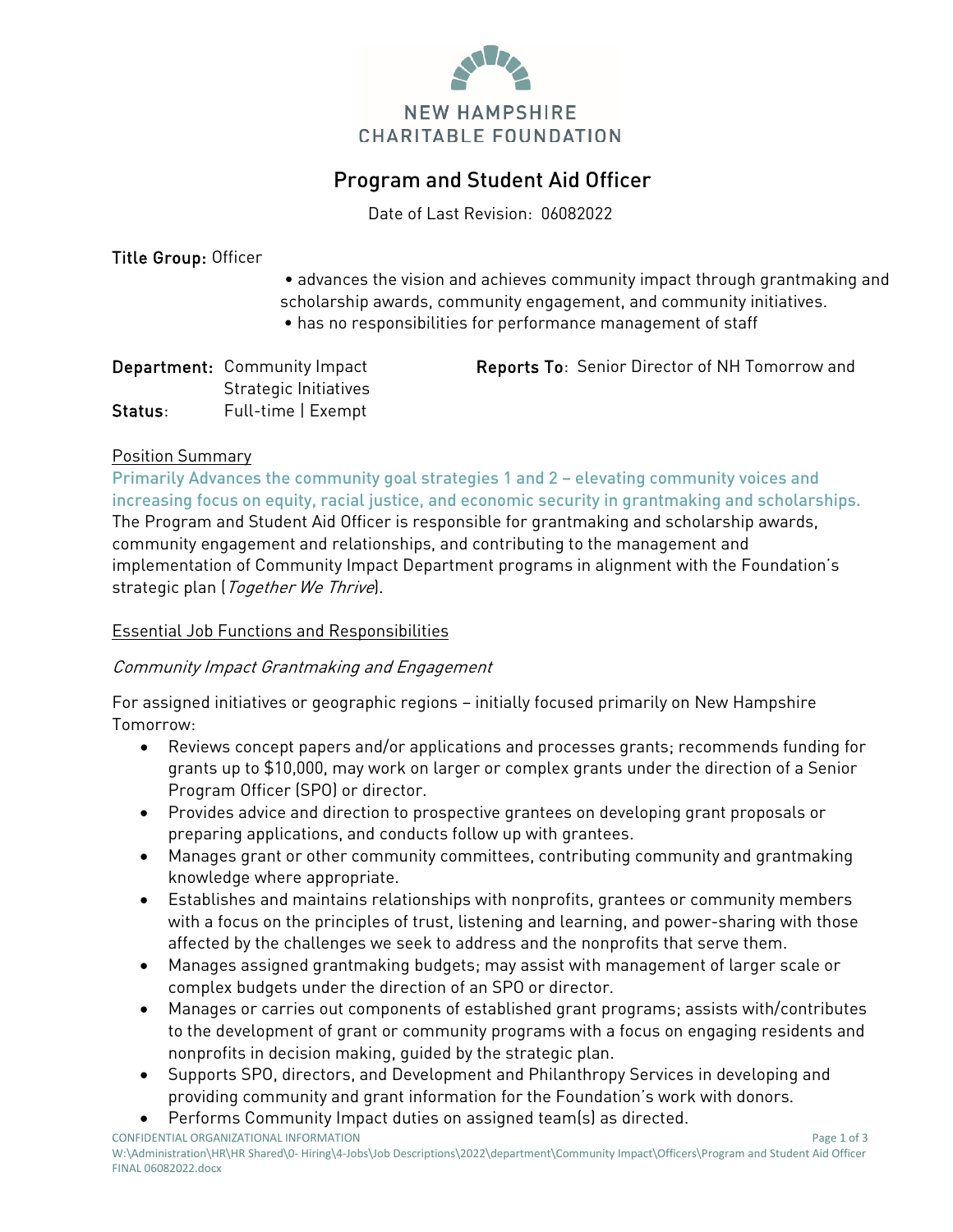#### Student Aid Application Evaluation and Related Activities:

- Reviews, evaluates, and scores Student Aid scholarship applications, making awards to selected students from assigned programs
- Organizes assigned scholarship committees, manages committees, and initiates awards based on committee outcomes
- Partners with Student Aid colleagues on proactive assessment to improve student aid systems and programs, implementing changes to applications and/or processes to make operations more effective and efficient, and further the goals of the strategic plan.
- Partners with Student Aid colleagues to allocate discretionary scholarship funds to support various student constituencies and Foundation initiatives
- Partners with Student Aid colleagues to coordinate the documentation of policies and procedures as well as the organization of electronic files
- May oversee a portfolio of assigned scholarship funds.
- Maintains working knowledge of federal and state student aid regulations
- Partners with Student Aid staff and Development and Philanthropy Services to provide scholarship information and giving opportunities, and reports and updates for donors.
- Enters student aid data as needed.

#### **Other**

• Performs other duties as assigned

# Essential Knowledge, Skills, and Attributes

- Excellent interpersonal and relationship management skills; demonstrated ability to interact well with and respect a diverse range of people, experiences, and constituencies
- Ability to understand, communicate with and effectively engage people across cultures.
- Effective written and verbal communication skills, including active listening, and public speaking
- Understanding of and experience with the nonprofit sector
- Ability to handle sensitive and confidential information with discretion and judgment
- Excellent judgment and strong critical thinking skills
- Demonstrated curiosity, innovation, and problem solving skills
- Prior knowledge of effective grantmaking and/or principles of assessment a plus but not required.
- Ability to work under deadline pressure and manage competing deadlines
- Manage and complete multiple projects, and establish and act upon organizational priorities
- Ability to be self-directed, as well as work in teams
- Belief in the mission purpose and values of the New Hampshire Charitable Foundation

## Job Characteristics

- Under current Covid protocols candidates have the option of working from a home office, or a shared office environment in Concord or Portsmouth, NH. These protocols are subject to change.
- On the ground regular presence in NH communities and in NHCF offices required
- May require long periods of time at a computer
- Occasional evening and/or weekend work may be required
- Occasional travel around the state may be necessary